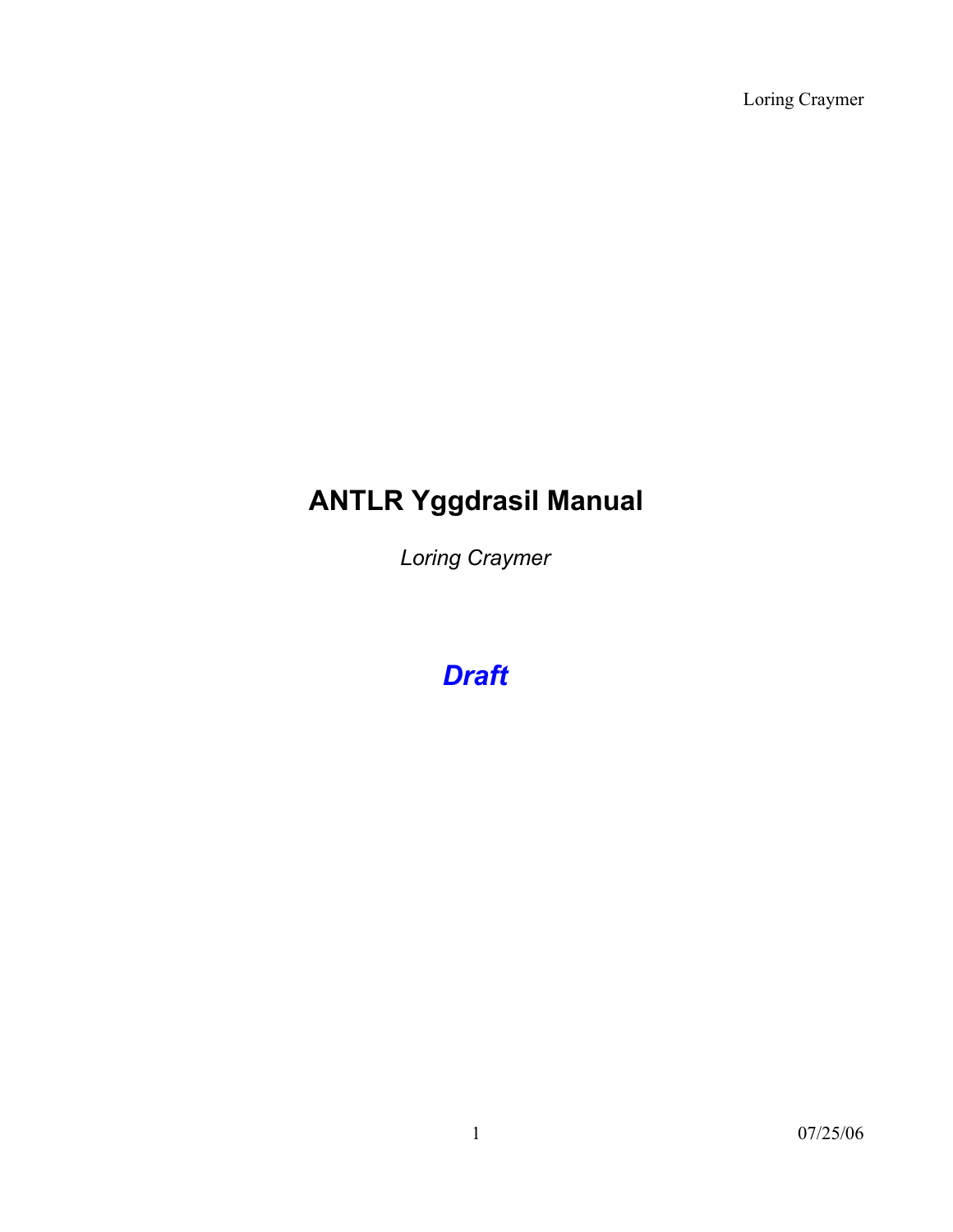### **Introduction**

Welcome to ANTLR Yggdrasil! ANTLR Yggdrasil is a variant/extension of ANTLR, a powerful language translation package developed by Terence Parr. ANTLR Yggdrasil differs from the baseline ANTLR 3 in terms of both capabilities and philosophy of language translation. With ANTLR Yggdrasil, you should never need to depend on the capabilities of the target language when developing a translator; instead, the needed capabilities are directly supported by Yggdrasil syntax.

Yggdrasil is about syntax trees, and it implements a concept that I call "Tree Attribute Grammars". Yggdrasil focuses on syntax trees, their decoration and construction. Thus the name "Yggdrasil": in Norse mythology, Yggdrasil is the World Tree that connects the nine realms of the Norse cosmos.

Philosophically, Yggdrasil is driven by the following:

- 1. The goal is rapid development of highly capable language processors.
- 2. Syntax trees are fundamental, and tree restructuring is the basic mechanism for language translation. The  $^{\wedge}$  and ! annotation developed by Parr for SORCERER is a powerful base for such restructuring, but the idea should be taken further. No restructuring code should occur in actions defined in the target language.
- 3. Users should not have to manually derive tree walker grammars. That is something that can be done automatically.
- 4. Translators be target language independent. It should take minimal effort to re-target a language translator to another implementation language.
- 5. Attributes should be first class syntactic elements of ANTLR. Attribute manipulation, including the retyping of tokens or syntax tree nodes and the replacement of token text, should be directly expressible in ANTLR/Yggdrasil syntax.
- 6. Code for attribute classes and other datatypes used in an Yggdrasil application should be generated by Yggdrasil whenever possible.
- 7. While target language actions are to be avoided during the process of translating language input, the translator may have to be integrated with code that processes the data once it is in that internal form. Not all translation applications need back-end processing, but integration with a back-end processor written in the target language should be painless.

### **Language Composition**

ANTLR/Yggdrasil is composed of multiple domain specific languages. These are

- 1. An EBNF dialect for character recognition and token identification.
- 2. An EBNF dialect for parsing.
- 3. An EBNF dialect for tree walking.
- 4. Yggdrasil—a language for defining and manipulating attributes for constructing syntax trees and graphs.
- 5. String Template—a language for processing attributes into text.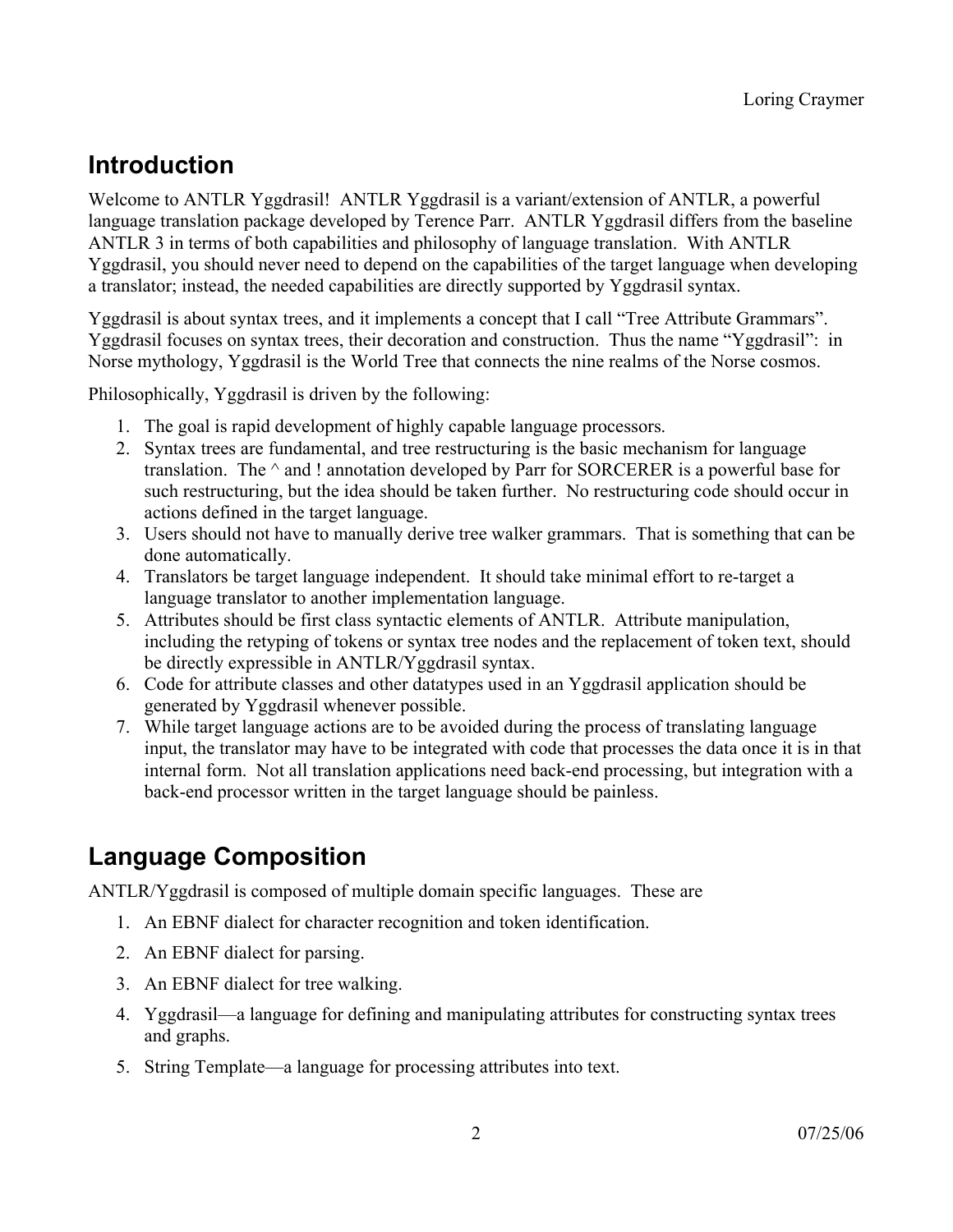Language composition is not new--lex/yacc probably provides the seminal example—but the use of composition as a pattern for development seems not to have been previously formalized. ANTLR Yggdrasil not only shows the power of language composition—as a result of composition, it cleanly supports very rapid development of language processors—but it also provides a framework for composing grammars.

Yggdrasil is a domain specific language for attribute definition and manipulation. It implements an attribute algebra that is conceptually simple, but capable of generating very complex data structures for back-end processing. It is implemented as an island grammar integrated with the EBNF dialects from ANTLR 2.

String Template is an output language. Despite a deceptively simple syntax, it provides a language for solving almost any text generation problem imaginable. At this point, String Template has a standalone grammar; this is likely to continue to be the case as part of the String Template language is "any sequence of characters except an unescaped '\$' or '<'": these represent data not processed by the StringTemplate runtime library.

ANTLR also integrates "pluggable" support for target languages—Java, C#, C/C++, etc.--to gain access to processing capabilities beyond those supplied by the five DSLs.

## **Attributes in Yggdrasil**

Attributes are characteristics of objects. For our purposes, attributes are either represented by data items or "fields" of the object or are computed from fields in the object. In Yggdrasil, attributes may be associated with 1.) grammars, 2.) tokens, and 3.) AST nodes. Attributes may be hierarchical: compound attributes may themselves have attributes.

Attributes are translated to target language objects, and Yggdrasil attributes are strongly typed. Yggdrasil has syntax to directly support manipulation of attributes; except for the  $\land$  and ! rewrites, tree rewrites are accomplished by assigning tokens or AST nodes to grammar attributes and later referencing them to instantiate them as nodes in the generated syntax tree.

Conceptually, the grammar-level attributes comprise a blackboard which can be written to or read from. There is dynamic scoping support for rules; that is, the current value of a grammar-level attribute can be saved on entry to a grammar rule and set to another value—including a "blank" attribute of the same type.

#### *Attribute Typing*

One unusual feature of Yggdrasil is that attributes are strongly typed. That is, attribute data types are defined as in the example below:

 $\omega$ 

native atomic int; native atomic String;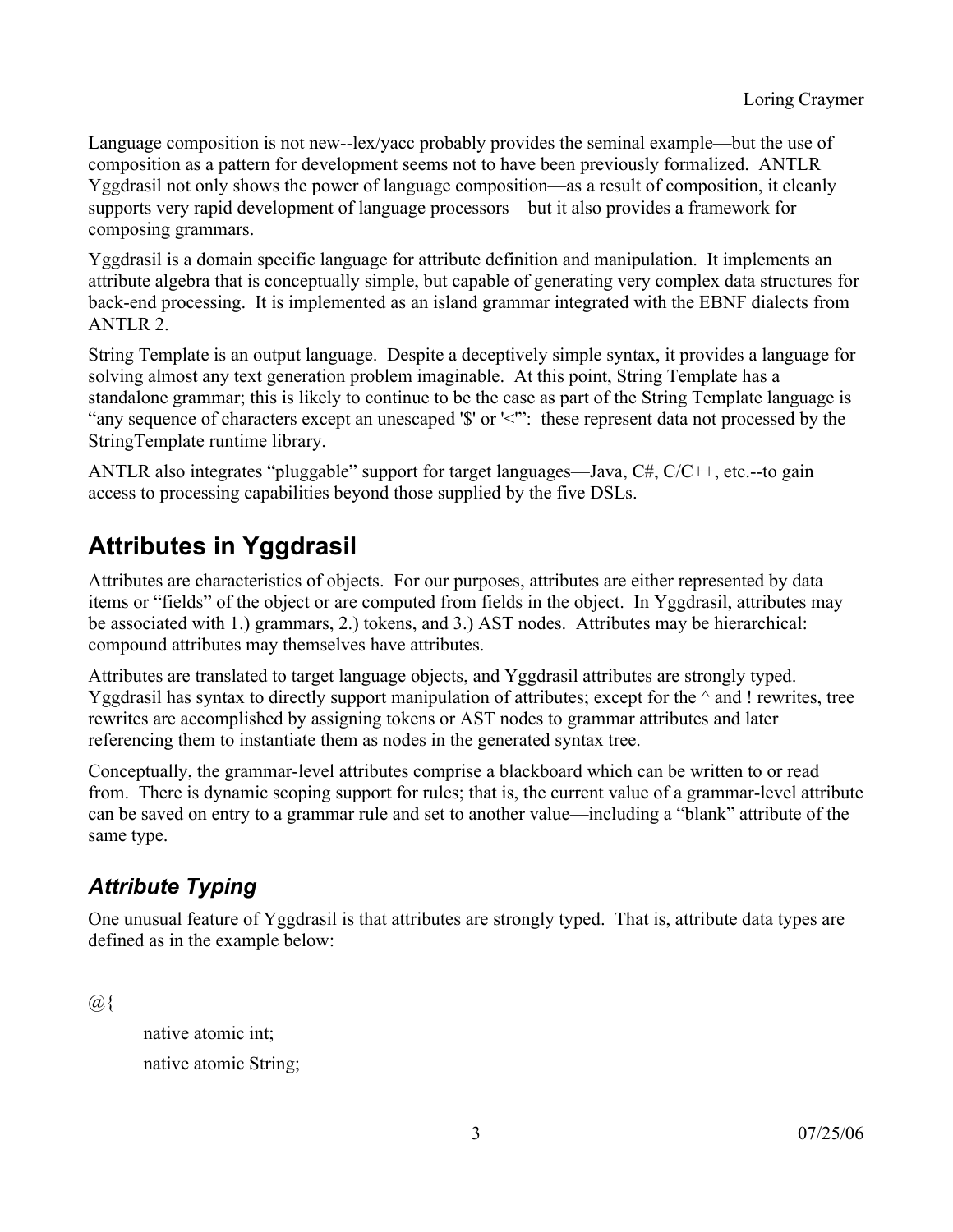```
Payload {
       int type;
       String text;
}
```
}

Yggdrasil then knows that an attribute of type "Payload" has attributes "type" of type int and "text" of type String. The "native" keyword specifies that this type is provided by the target language; an atomic type is primitive (no code is generated for it). This example is contrived, in the sense that both int and String are built in primitives that are automatically translated by Yggdrasil into their target equivalent: in some possible targets, "int" would become an Integer object.

Yggdrasil built-in types consist of

- 1. atomic types
	- 1. String
	- 2. Integer
- 2. Compound types
	- 1. Payload (type, text)
	- 2. Carrier (down, right, type)
	- 3. Queue
	- 4. Table
	- 5. Template
	- 6. Library (StringTemplateGroup)
	- 7. Object (everything is an Object, but when referenced, it is used as a catchall base for compound type definition)

Additionally, user-defined atomic types are supported, and users can subclass any of the compound types. Attribute support for lexers is currently weak; it may be necessary to add character queues and possibly other character types.

Yggdrasil files have named headers, much like ANTLR 2. Following the file headers is an attribute declarations section that includes attribute type definitions; an "import <definitions file>" statement is also supported to allow reuse of attribute type definitions across grammars.

#### *The Yggdrasil Attribute Algebra*

Yggdrasil supports four operations on attributes. Attributes may be

- 1. Assigned.
- 2. Instantiated in the syntax tree.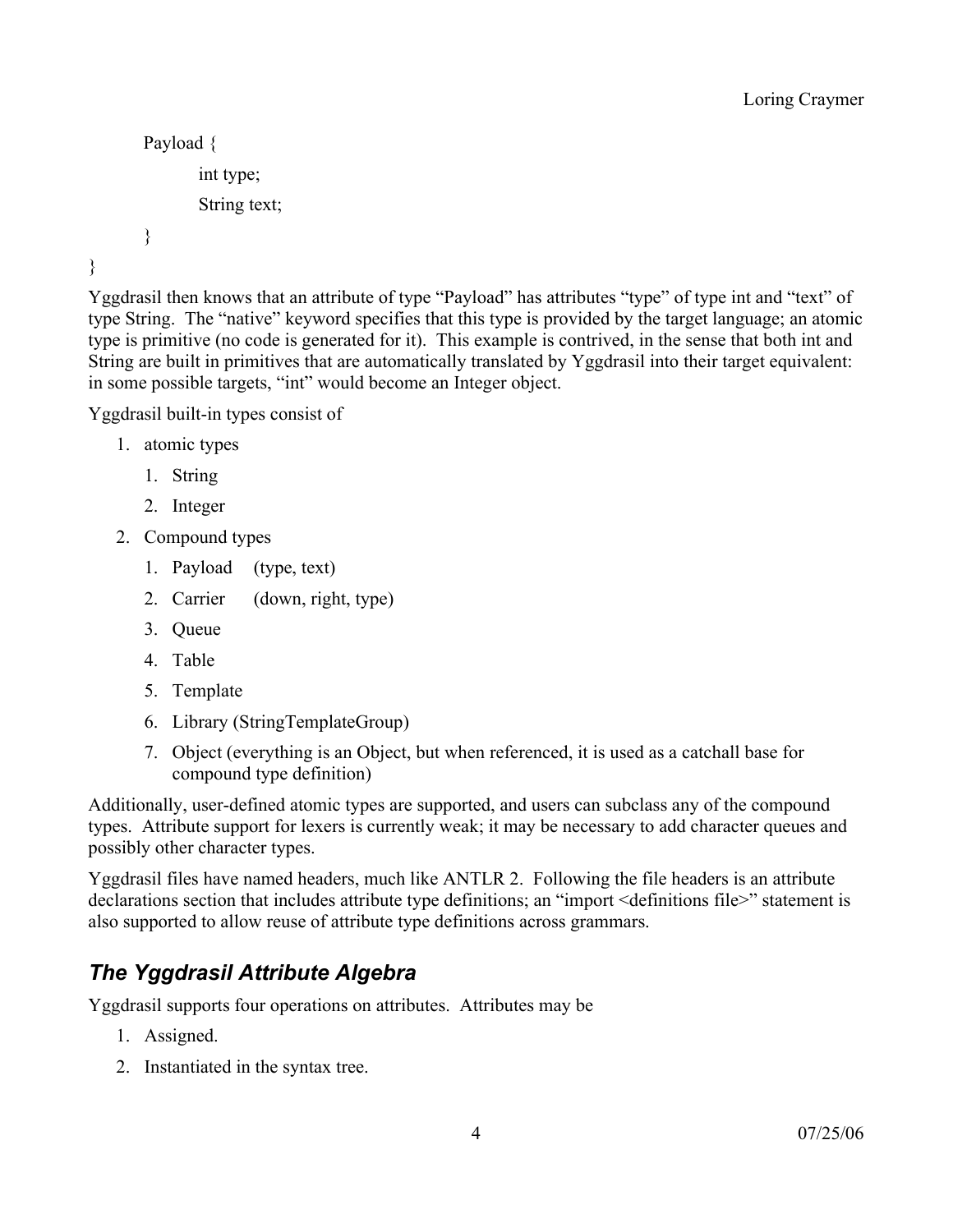3. Constructed from other attributes; this includes construction of syntax tree fragments.

Attributes may also be computed; however, there is no special syntax for computed attributes. The computation simply occurs when an attribute is assigned to or read from.

This simple set of operations is sufficient to provide complete rewrite functionality. The syntax for these operations can be mingled with the  $\land$  and ! annotation taken from SORCERER and ANTLR 2 and is intended to be intuitive and easily used. [Cases where it is not should be reported to the author so that they can be fixed.]

Assignment occurs in two forms: with instantiation, and without. Examples:

 $a = B$ 

Here, B is a token in the token stream to be recognized. It is then assigned to attribute a (a grammarlevel attribute) and instantiated in the output tree. In this example, a can be either a Carrier or a Payload data type; more on that below.

 $a.b.$   $\omega$ c = D

Again, D is a token to be recognized. It is assigned to the c "field" of the attribute occupying the b field of grammar-level attribute a. (In other words, it behaves just like the equivalent Java assignment statement.)

The only syntactic difference between the two forms of assignment is the way in which the assigned attribute is referred to. If prefixed with an  $\omega$  sign, it is instantiated as well as assigned. Otherwise, it is assigned and not instantiated in the syntax tree unless that is done separately.

Yggdrasil is permissive about assigning Payloads or Carriers to fields. That is, assignments such as

 $(a)$ a.type = D

are allowed; this would be a fairly normal shorthand for "a.type to D.type; discard D". Runtime support, is the responsibility of the developer—unless target code is written to support such an assignment, the generated code is unlikely to compile.

One of the items that was never taken off of the ANTLR 2 "to do" list was subrule labeling. The idea was that a labeled subrule such as sub:  $(A B^{\wedge} C)^*$  had a restricted scope for the  $\wedge$  operation. Yggdrasil achieves this via assignment of a subrule:

 $(a)$ sub =  $(A B^{\wedge} C)^*$ 

assigns the tree generated from the subrule to the sub attribute. This is logically consistent: by assigning the subrule to an attribute, we are removing it from the output stream without side effects on other tokens matched within the rule. We could also do

 $sub = (A B^{\wedge} C)^*$ 

to instantiate the subrule tree; this is exactly what the labeled subrule concept was intended to accomplish.

Instantiation has even simpler syntax. The attribute is simply referenced with the  $\omega$  prefix:

 $@a$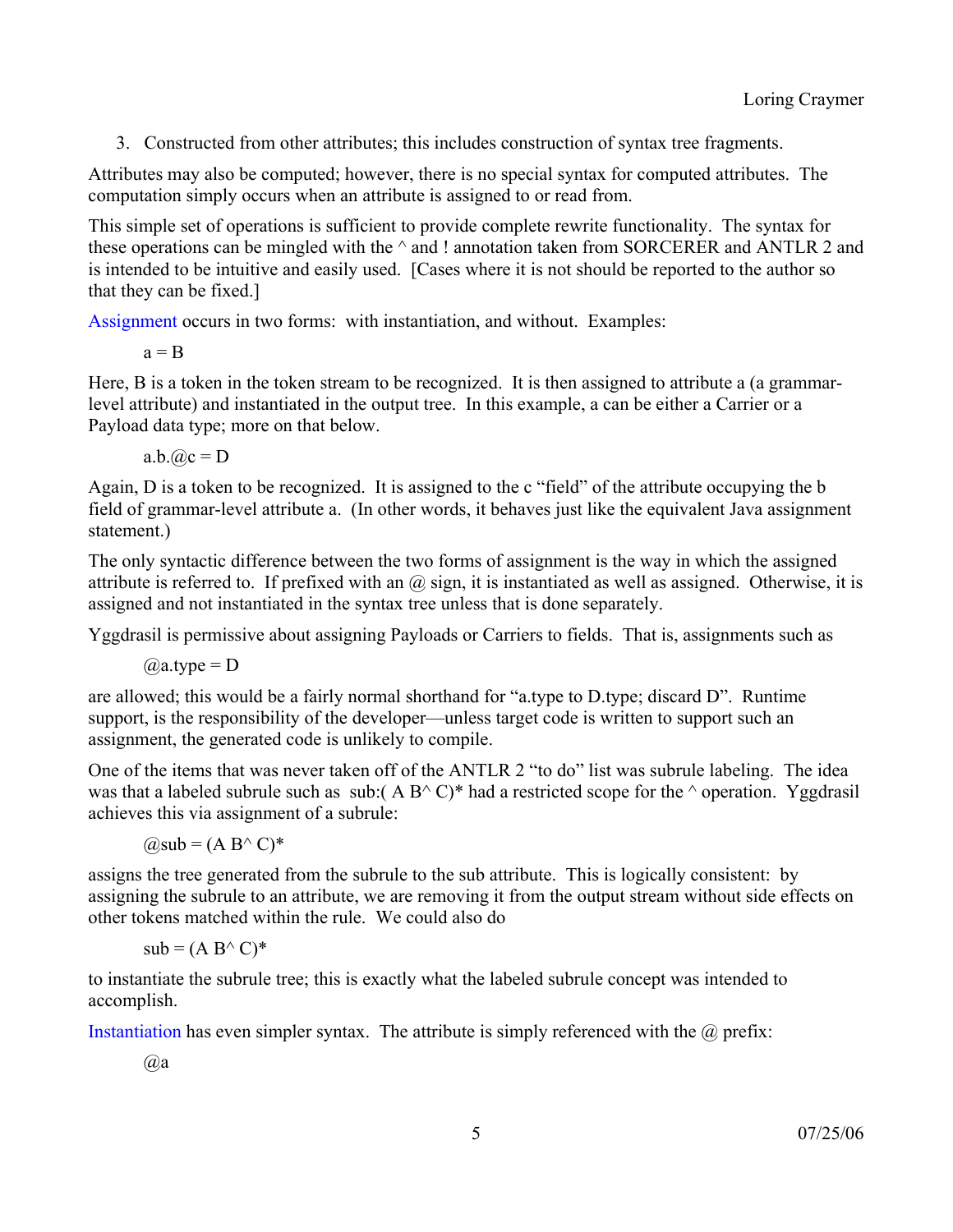instantiates attribute a. A typical use of assignment and instantiation to rearrange a syntax tree is

 $(a)$  $a = B$ C D  $@a$ 

This results in ( C D B ) in the output AST.

An alternative view of assignment and instantiation is that attributes can either be used as labels  $(a = A)$ or as input/output variables:  $Q_a = A$  can be interpreted as "A is input to a", and  $Q_a$  can be interpreted as "A is output from a into the tree undergoing construction).

Construction of attributes is usually coupled with assignment, and attributes are constructed with an @( ... ) syntax. To construct a Payload in the output tree, for example, we might do

 $a = A$  $h = B$  $(a)$  (a.type b.text)

to construct a Payload that is of the same type as A, but has the text from B. The Payload would be of default type for the grammar.

Alternatively, we can couple construction with assignment to take advantage of attribute typing:

 $(a)$  $a = A$  $(a)b = B$  $c = \omega(a.type, B)$ 

If attribute c has been declared as a MessyPayload, this would result in a call to

new MessyPayload(A.type, B)  $\frac{1}{2}$  // Java or C++

for construction since anything assigned to c must be a MessyPayload.

Constructed attributes need not be Payloads. Any attribute type may be constructed and assigned. However, the developer will need to define the appropriate constructors in the target language as part of the definition of an attribute type.

#### *Special features*

Yggdrasil supports output rules:

rule  $\omega$ :  $\land$   $\omega$ a  $\omega$ b  $\omega$ c);

produces an output tree, but does not recognize any input. While this is probably not strictly needed, it does provide support for factoring tree construction to improve readability.

Within a rule, the current tree is referenced by " $@$$ ". You can assign  $@$$ , kill it  $(Q$!)$ , or copy it (@\$.copy) or reference fields in the current root or start node (this when the rule is constructing a sequence of nodes and does not have a root yet assigned).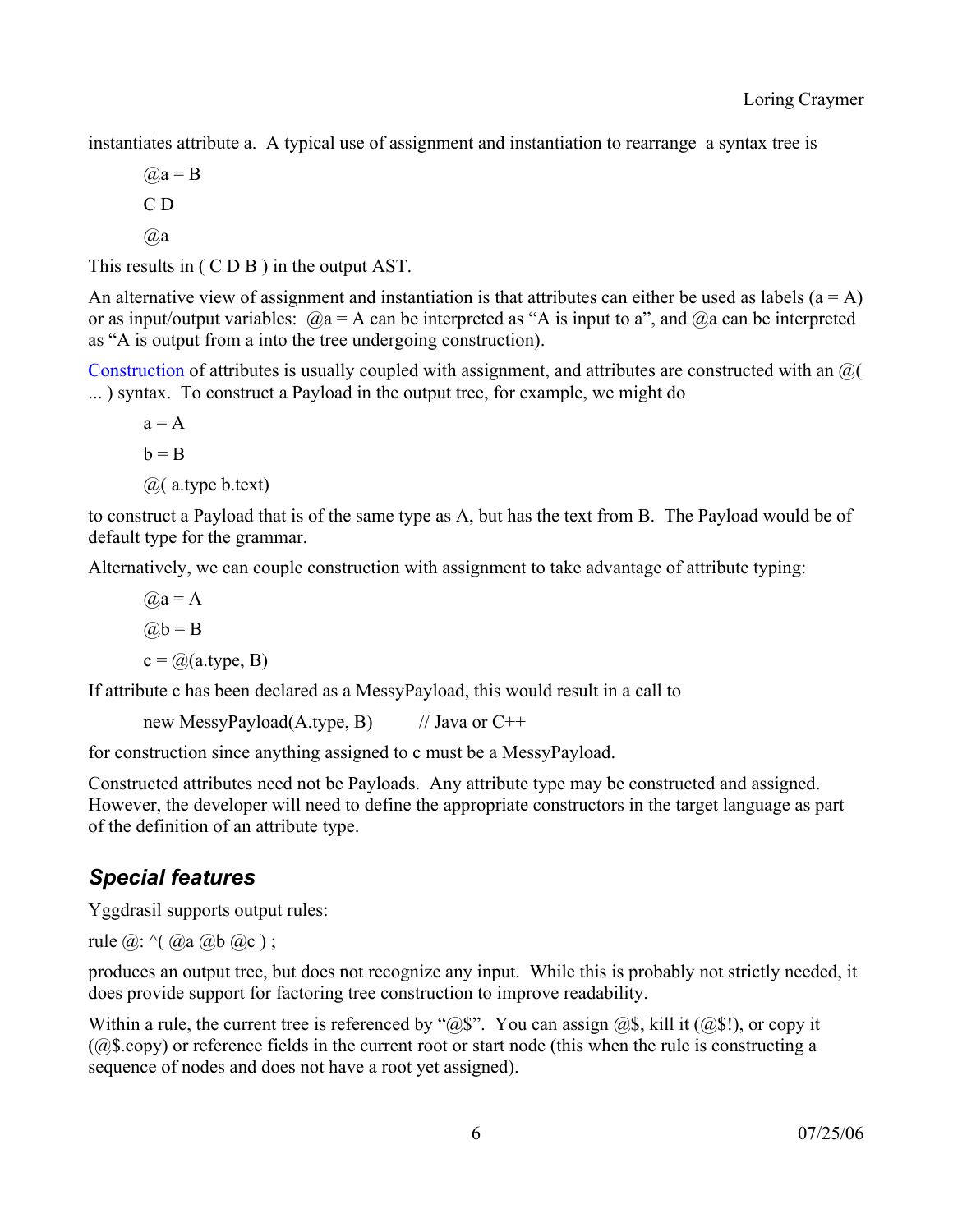### *Tree Construction*

Tree construction in Yggdrasil follows the SORCERER and ANTLR 2 approach of using  $\land$  and ! for structuring. I experimented with a tree construction syntax in ANTLR 2.8, but the attribute algebra of Yggdrasil makes anything beyond the ^ annotation unnecessary. To instantiate attribute a as the root of the current tree, simply reference  $(a)a^{\wedge}$ .

One feature that I have kept from ANTLR 2.8 is the idea of predicated tree construction. One of the objectives in designing tree structures is to remove semantic ambiguities, and so semantic differences are converted to syntactic differences in tree structure. Thus we might differentiate a keyword reference from a variable reference by constructing different trees

```
(a)a = A(a)b = B@c = C\omega{ ?{ vars.contains(a) } \omegaa \omegab \omegac
        |
                 (a)a^{\wedge} (a)b (a)c}
```
to decide whether to construct  $A B C$  or #( $A B C$ ).

One of the difficulties in using semantic predicates in conjunction with backtracking is that semantic context might change dynamically. Yggdrasil "solves" this problem by distinguishing between the use of semantic predicates for recognition and for construction. During recognition, attributes are not altered. Instead, attribute modification occurs during tree construction at a time when there can be no backtracking and changes in semantic context are deterministic. So for languages with truly ugly ambiguities—like C++--the general translation approach is to capture semantic differences in structuring the syntax tree and defer recognition until the next tree walker pass<sup>[1](#page-6-0)</sup>.

#### *Target language translation of the attribute algebra*

In general, attribute references are translated into "get/set" method calls. In Java, at least, neither class nor attribute names are mangled; this may change for other languages. C "class" names will likely require mangling due to the lack of package/namespace support.

### *Code generation and adaptation*

Yggdrasil can generate code for all attribute classes. In fact, this was one of the primary motives for having strongly typed attributes: users should not have to create support code by hand that can be created by machine. The generated code is fairly simple—a generated class contains fields, get/set methods, and skeletal query functions that always return "false".

<span id="page-6-0"></span><sup>1</sup> Yggdrasil does not have a mechanism for detecting "improper" use of semantic predicates, and the developer is free to violate this principle. However, there is no guarantee that the generated translator will correctly recognize dynamic context.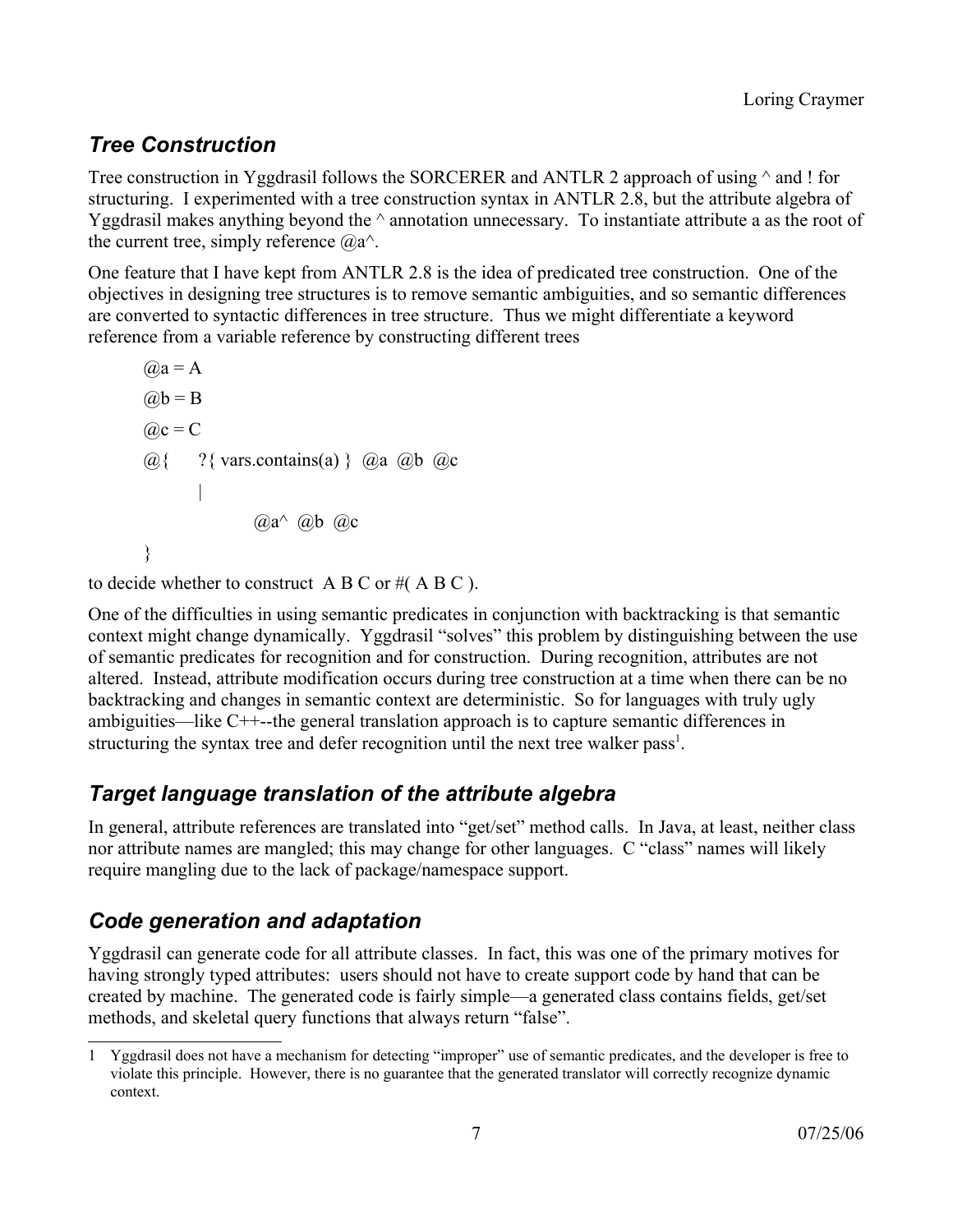Most generated classes will be "good enough", but many will need to be customized. Areas of customization include

- 1. Recoding of query functions to provide utility.
- 2. Addition of set<attribute>(CustomPayload) methods.
- 3. Addition of computed get/set methods where desirable.

Regeneration of attribute type classes is a normal part of development, but care should be taken to avoid overwriting customized code. I find diff3 very useful for this. Invoking (GNU) diff3 -m  $\langle \text{myfile}\rangle$   $\langle \text{base file}\rangle$   $\langle \text{new file}\rangle$   $\rangle$  tempfile; mv tmp  $\langle \text{myfile}\rangle$  is a convenient way of updating the customized source file. It is probably good practice to generate files into a temporary directory, customize them, move them to a target directory, and then having the ant scripts or makefiles handle the update process.

Grammar attributes that are declared "public" will have globally visible get/set accessors. Sometimes, attributes from one pass will need to be carried over to the next—symbol tables are good candidates and public accessors make this possible.

#### *Action Templates*

A major goal of Yggdrasil has been to remove actions from tree construction to achieve target language independence. Having a syntactic interface to StringTemplate removes the need to generate target code through actions—a very important step. It is still not enough. For a large class of applications, the purpose of language processing is to build internal data structures, data structures which are then operated on by the application. For these, some form of actions seem necessary.

One way of achieving target independence is to implement a procedural language within ANTLR. That has never been a particularly attractive solution; one obvious side-effect would be to dramatically increase the size of the ANTLR runtime code. That would be a severe hindrance to porting the ANTLR runtime to a wide variety of target languages.

To avoid this, Yggdrasil is adopting a template approach to actions. Instead of including a behavioral syntax in Yggdrasil, actions are simply templates, templates which can reference both externally defined templates and grammar attributes. Target language code is then relegated to template files, template files which can be recoded for different targets.

The syntax for templates is

// ACTION or SEMPRED equivalent

action : "{" (QUOTED\_STRING | ID) (":" ( assignment )+ ? ( "}" | "}?" ) ;

assignment : ID "=" attribute\_expression ",";

QUOTED\_STRINGs are anonymous templates, ID is a named template within the StringTemplateGroup assigned to UserLibrary (grammar option).

How do action templates differ from template attribute variables? This is a binding time issue. Action templates instantiate actions in the Yggdrasil-generated code; template attribute variables are used by the generated application to generate code.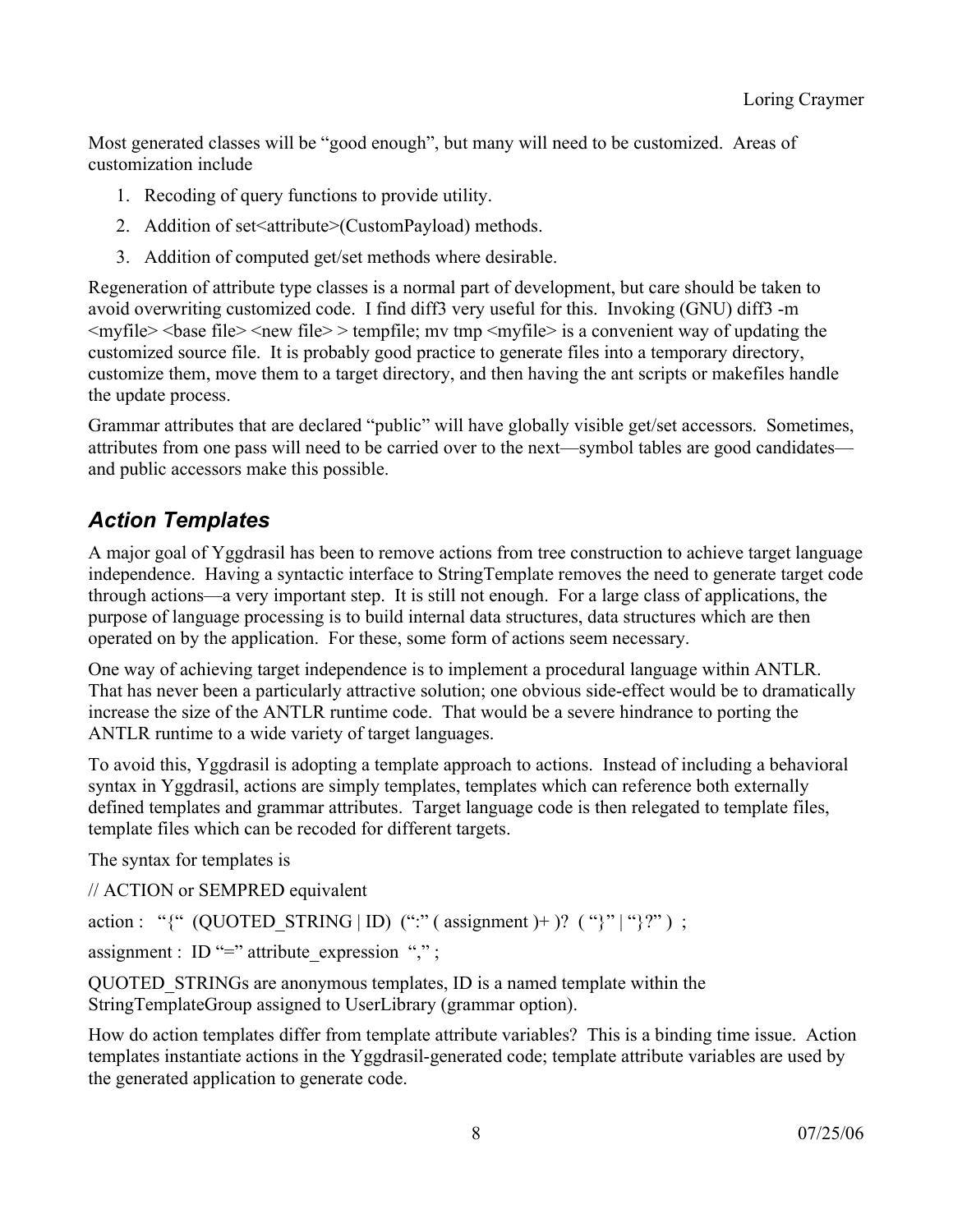*Action templates effect Model/View/Controller separation: a properly templated grammar can be developed for one target environment and ported to another by simply editing template files. For anyone who suffered through debugging ANTLR 2 C++ code (Ric Klaren did an amazing job providing good C++ support, but C++ debugging was exceedingly unpleasant because the debuggers found C++ templates remarkably opaque and passed that opacity back to the often confused developer), this is a ray of sunshine. Applications can be developed for a friendly target language like Java and converted to a less friendly target by replacing template files.*

*Unfortunately, this forces the early incarnations of Yggdrasil to depend on the StringTemplate library. This increases the effort of targeting ANTLR and Yggdrasil to new languages, and adds to the amount of code packaged with the generated application. In later incarnations, I expect templates to be compiled into classes with the templates converted to arrays of objects (toString() then just iterates though the array, calling toString() for each of the objects in the array) and get/set methods generated for filling in the "holes". That should improve memory use, allow applications to be shipped without including sets of proprietary template files, and provide some (probably slight) speed improvements.*

#### *Lexical annotation*

Yggdrasil supports the use of "!" in lexer rules without sacrificing performance in most cases. For strings in which "!" is used to remove leading and trailing characters, the begin and end pointers are adjusted accordingly. For strings in which internal characters are removed, a "copy on write" approach is taken: when an incipient gap is detected, characters are copied to an internal "copy" array, and the start and end positions of text in the token reference the copy array.

*I intend to provide string and character attribute support in later versions; the ANTLR 2 lexer grammars were very powerful in part because of string editing support and the inclusion of attribute support should make it "easy" to write smart editors (the engine, not the display).*

#### *Keywords*

In some languages, keywords (and symbols) are reserved and can appear in no other identifier. In others, keywords are special only in context: in a statement, for example, "if" might occur as a keyword -- if (foo) bar; -- or as a variable: int if = 0;. Many of the challenging translation problems deal with "languages" which do not have reserved keywords. ANTLR 3's DFAbased recognition of reserved strings represents a huge performance improvement over the ANTLR 2 literal table, but only addresses the problem of reserved keywords.

Languages with non-reserved keywords were a problem for ANTLR 2 because of the lack of the semantic predicate hoisting that was introduced in PCCTS (ANTLR 1). ANTLR 3 has brought back predicate hoisting, so that it is once again possible to do

```
 {LT(1).getText().equals("foo") }? "foo".
```
This, however, does not go far enough. Yggdrasil supports both the use of string literals as reserved keywords or as context-dependent keywords through a grammar-level option. When the "ReservedKeywords" is set to "false", "keyword" is internally interpreted as

```
{LT(1).getText().equals("keyword") }? .
```